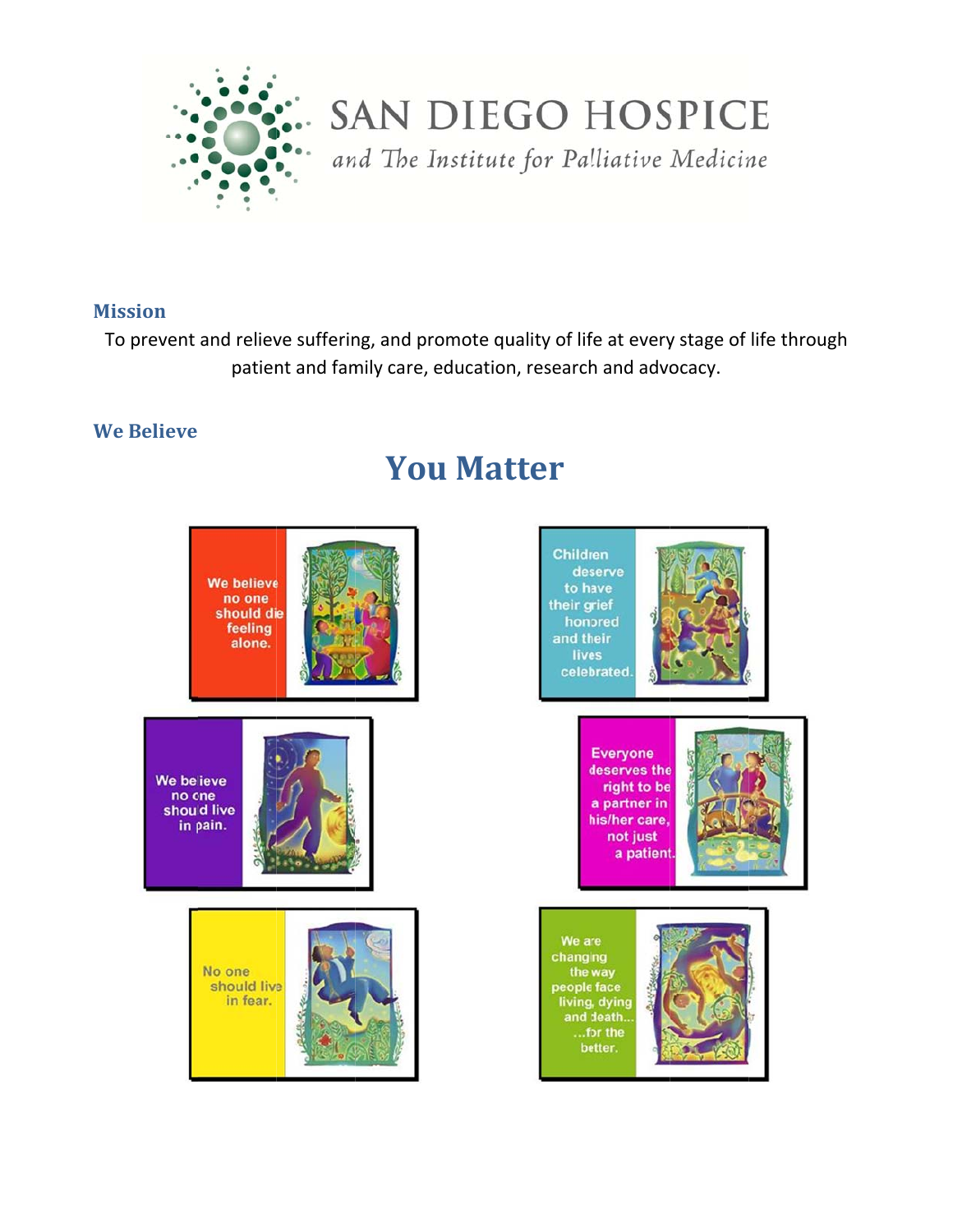#### **Are ea Served d by San Diego Ho spice**

4,52 26 square mi les (11,721 k m²)

Population: County = 3.1 million City of San Diego = 1.25 million



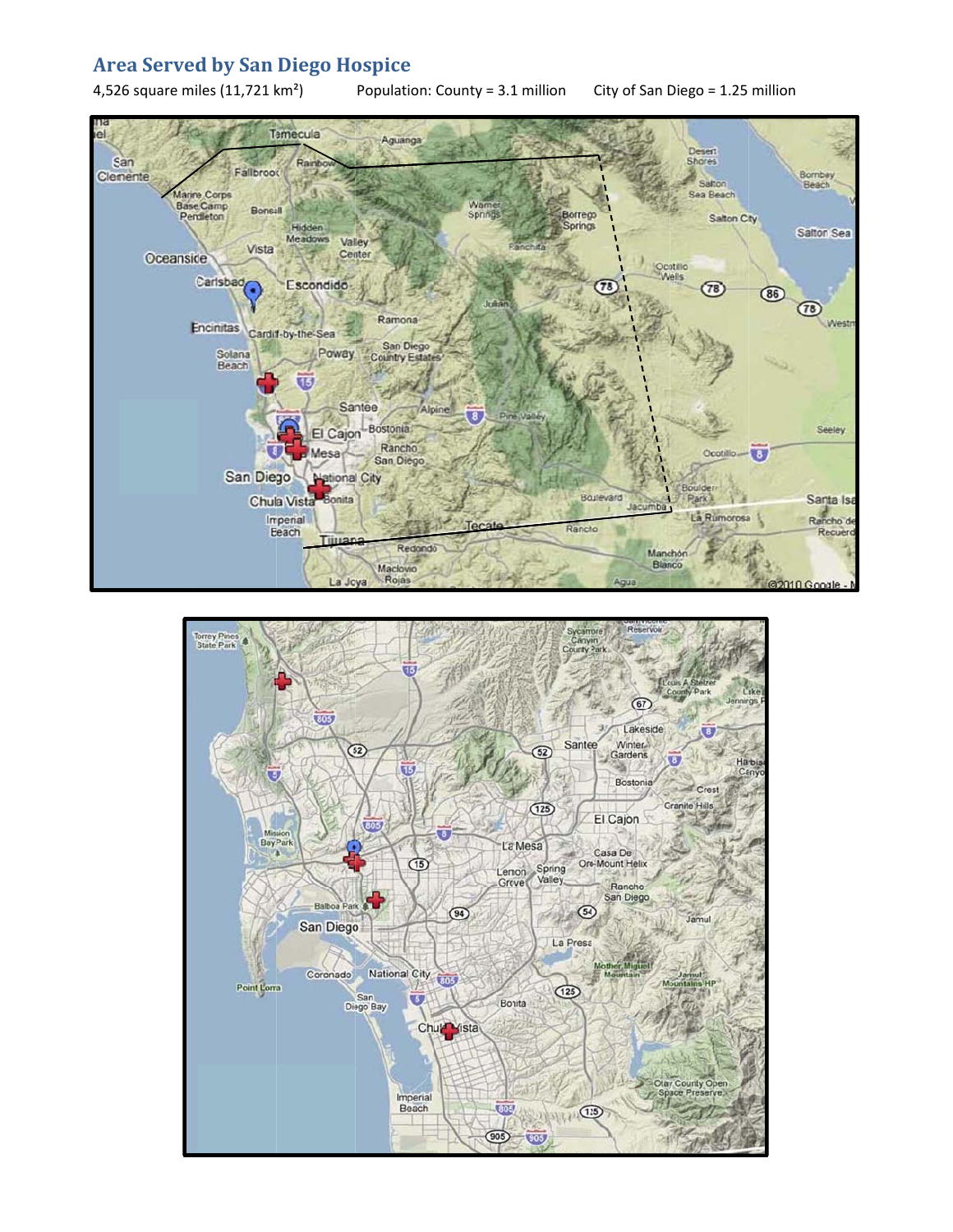### **San Diego Hospice and the Institute for Palliative Medicine**

Board of Directors, CEO / President

≈ 800 employees, 700 volunteers

### **San Diego Hospice Foundation (12)**

|                                                                                           | Infrastructure: Health Records, Information Technology, Quality, Environmental Services, Human Resources, Finance, Business Development                 |                                                                                                                                                                                                                                                                                                                                                                                                                                                                                                                                                                                                                                                                                                                                                                                            |                                                                                                                                    |                                                                      |                                                                                                              |                                                                                                                                                                                                                                     |                                                                                                                                                                                                                                                                                                                                                                                                                                                             |                                                                                                                                                    |                                                                          |
|-------------------------------------------------------------------------------------------|---------------------------------------------------------------------------------------------------------------------------------------------------------|--------------------------------------------------------------------------------------------------------------------------------------------------------------------------------------------------------------------------------------------------------------------------------------------------------------------------------------------------------------------------------------------------------------------------------------------------------------------------------------------------------------------------------------------------------------------------------------------------------------------------------------------------------------------------------------------------------------------------------------------------------------------------------------------|------------------------------------------------------------------------------------------------------------------------------------|----------------------------------------------------------------------|--------------------------------------------------------------------------------------------------------------|-------------------------------------------------------------------------------------------------------------------------------------------------------------------------------------------------------------------------------------|-------------------------------------------------------------------------------------------------------------------------------------------------------------------------------------------------------------------------------------------------------------------------------------------------------------------------------------------------------------------------------------------------------------------------------------------------------------|----------------------------------------------------------------------------------------------------------------------------------------------------|--------------------------------------------------------------------------|
|                                                                                           | Call Center Hub $\approx$ 550,000 calls / yr. (19 Customer Support Advocates)                                                                           |                                                                                                                                                                                                                                                                                                                                                                                                                                                                                                                                                                                                                                                                                                                                                                                            |                                                                                                                                    |                                                                      |                                                                                                              |                                                                                                                                                                                                                                     |                                                                                                                                                                                                                                                                                                                                                                                                                                                             |                                                                                                                                                    |                                                                          |
|                                                                                           | <b>San Diego Hospice</b>                                                                                                                                |                                                                                                                                                                                                                                                                                                                                                                                                                                                                                                                                                                                                                                                                                                                                                                                            |                                                                                                                                    |                                                                      |                                                                                                              | <b>Institute for Palliative Medicine</b>                                                                                                                                                                                            |                                                                                                                                                                                                                                                                                                                                                                                                                                                             |                                                                                                                                                    |                                                                          |
|                                                                                           | <b>Patient and Family Care</b>                                                                                                                          |                                                                                                                                                                                                                                                                                                                                                                                                                                                                                                                                                                                                                                                                                                                                                                                            |                                                                                                                                    |                                                                      |                                                                                                              | <b>Education</b>                                                                                                                                                                                                                    | <b>Research</b>                                                                                                                                                                                                                                                                                                                                                                                                                                             | <b>Advocacy</b>                                                                                                                                    |                                                                          |
| <b>San Diego</b><br>County<br>Home<br>Long-term<br>care<br><b>Acute care</b><br>hospitals | Acute Hospital Liaisons $\approx$ 15-20 new pts / day (21)<br><b>Admissions (23)</b><br>(12)<br>/day<br>$c$ alls<br>$\frac{1}{200}$<br>Intake $\approx$ | <b>Hospice Services</b><br>4,500 new pts / yr.<br>Census $\approx$ 1000 / day, 25-30 children<br>ALOS 80 days, median 20 days<br>● 9 Home care branches $\approx$ 550 pts<br>• 4 Long-term care branches $\approx$ 350 pts<br>• 3 Acute inpatient 12-bed palliative care units<br>$\approx$ 36 pts<br>• Ambulatory outpatient clinics<br>• Team 7 for Pts with Px < 7 days<br>• Pediatric Team<br>• Triage Nurses (12)<br>• Extended care nights and weekends<br>$\approx$ 150 visits / wk (30)<br>• Crisis care (around the clock care)<br>• 800 Volunteers (clinical & administrative)<br>• Pharmacy<br><b>Non-hospice Services</b><br>• Ambulatory outpatient clinics<br>• 4 acute hospital consult services $\approx$ 5-15 pts / day<br>• AIDS Case Management $\approx$ 120 pts / day | Palliative Care: acupuncture,<br>harp, hypno,<br>es<br>massage and music therapi<br>dignity, energy,<br>Integrative<br>aroma, art, | (27 doctors, 6 nurse practitioners)<br>Palliative Medicine Providers | <b>Wound Care &amp; Ethics consult services</b><br>$\widetilde{\mathbf{e}}$<br>Care Psychiatry<br>Palliative | $\boldsymbol{v}$<br>Center for Grief Care and Education (Bereavement)<br>12,000 pts / yr.                                                                                                                                           | <b>Center for Advanced</b><br><b>Learning</b><br>• Nursing<br>• Nurse practitioners<br>• Social Work<br>• Pharmacy<br>• Spiritual Counselors<br>• Integrative Therapy<br><b>Practitioners</b><br>• Trainees<br><b>Physician Education</b><br>• Medical students<br>• Residents<br>• Palliative medicine<br>fellows<br><b>Center for Grief Care</b><br>and Education<br>• Bereavement<br>counselors<br><b>Pall-Med Connect</b><br><b>Information Service</b> | <b>Center for</b><br><b>Research</b><br>• Protocol design<br>&<br>implementation<br>• Biostatistics<br><b>Institutional</b><br><b>Review Board</b> | • San Diego<br>County<br>• California<br>• US Federal<br>• International |
| <b>USA</b>                                                                                |                                                                                                                                                         |                                                                                                                                                                                                                                                                                                                                                                                                                                                                                                                                                                                                                                                                                                                                                                                            |                                                                                                                                    |                                                                      |                                                                                                              |                                                                                                                                                                                                                                     |                                                                                                                                                                                                                                                                                                                                                                                                                                                             |                                                                                                                                                    |                                                                          |
| International                                                                             |                                                                                                                                                         |                                                                                                                                                                                                                                                                                                                                                                                                                                                                                                                                                                                                                                                                                                                                                                                            |                                                                                                                                    |                                                                      |                                                                                                              | <b>International</b><br><b>Programs</b><br>• In-country education<br>& facilitation<br>• Visitors<br>• Visiting Scholars<br>• Palliative Medicine<br><b>Fellowship Training</b><br>• Leadership Training<br>• Scholars-in-Residence |                                                                                                                                                                                                                                                                                                                                                                                                                                                             |                                                                                                                                                    |                                                                          |